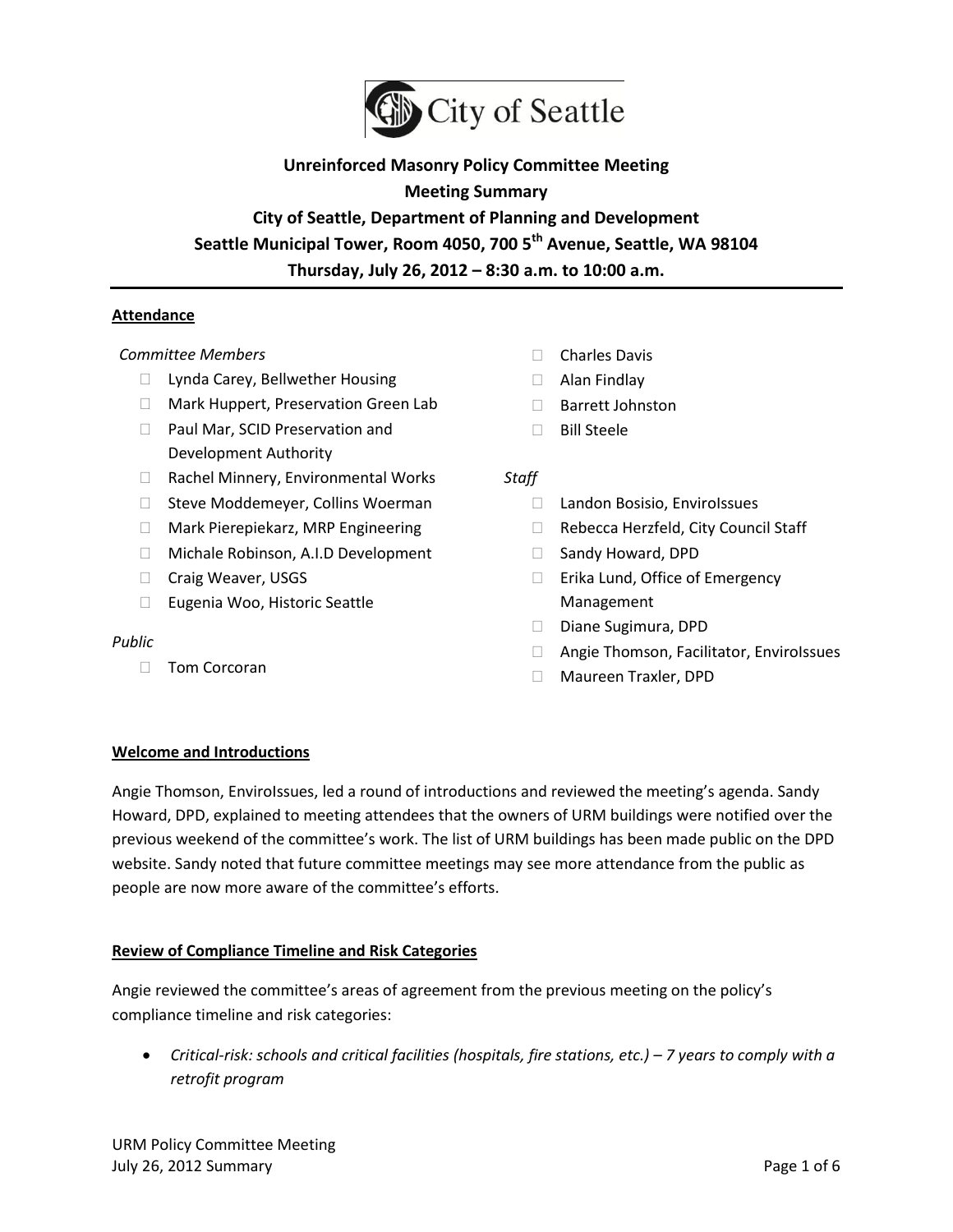- *High-risk: buildings greater than 3 stories on poor soil or with more than 300 occupants in assembly – 10 years to comply with a retrofit program*
- *Medium-risk: all other URM buildings – 13 years to comply with a retrofit progra*

Sandy presented to the group the number of buildings that would fit into each of these risk categories, based on the City's URM data. Critical-risk buildings would make up 8% of all URM buildings; 10% would be considered high-risk; the rest (82%) would be classified as medium-risk. High-risk buildings tended to be taller than other URM buildings, averaging a little over 3 stories. Medium-risk buildings averaged 2.8 stories. Sandy also noted that the high-risk category included buildings with more than 100 occupants instead of 300, because that is the data currently available to the City. Paul Mar, SCID Preservation and Development Authority, recommended looking at the Fire Marshal records for each building to estimate assembly size. Sandy agreed and said DPD will look into that data.

Mark Pierepiekarz, MRP Engineering, suggested that a number of the buildings in the critical-risk category may have already undergone a seismic retrofit. Most buildings that require retrofits will likely be within the medium-risk category. He asked if a timeline of 13 years is right for these buildings. The group generally agreed with the medium-risk timeline, provided that the critical- and high-risk timelines cannot be expedited.

Steve Moddemeyer, Collins Woerman, asked if there will be future information gathering on URMs so buildings can be assigned to appropriate categories. Angie responded that the City will be using current data to make educated guesses on which category a building belongs to. During the previous meeting, the committee decided that buildings could be reassigned to different risk categories based on the results of their assessment. Paul asked who will conduct the assessments, and Sandy answered that URM owners will be responsible for their own assessments, but will be required to have an engineer take a look at the building. Michale asked if the notification sent over the weekend mentioned the assessment. Sandy answered that the notification only asked for the input of owners if they would like to attend the committee meetings.

Mark Pierepiekarz proposed an exemption for warehouses or buildings with low occupancy since their collapse would not likely be a life safety issue. Bill Steele, University of Washington, noted that there is always the risk of the structure collapsing on a roadway. Lynda Carey, Bellwether Housing, asked if the notification letters were part of the committee's effort to be more transparent. Sandy answered that the committee process has always been open to the public, but the City wanted to invite URM building owners to participate in the process. Barrett Johnston, Cadence Capital, asked if there will be enough engineers to conduct all the necessary assessments the policy will require. Angie responded that the different timelines for risk categories should help to stagger the assessments. At a previous meeting, the committee agreed that Seattle does have enough engineers to handle the assessment workload.

Craig Weaver, USGS, stated that according to occupancy levels, most people who live or work in a URM building would be protected in ten years, provided the policy is enacted. He suggested DPD cross-check their permitting records to find evidence of previous seismic retrofits as many URM building owners, including UW, will argue that their buildings have already undergone a retrofit. Sandy said DPD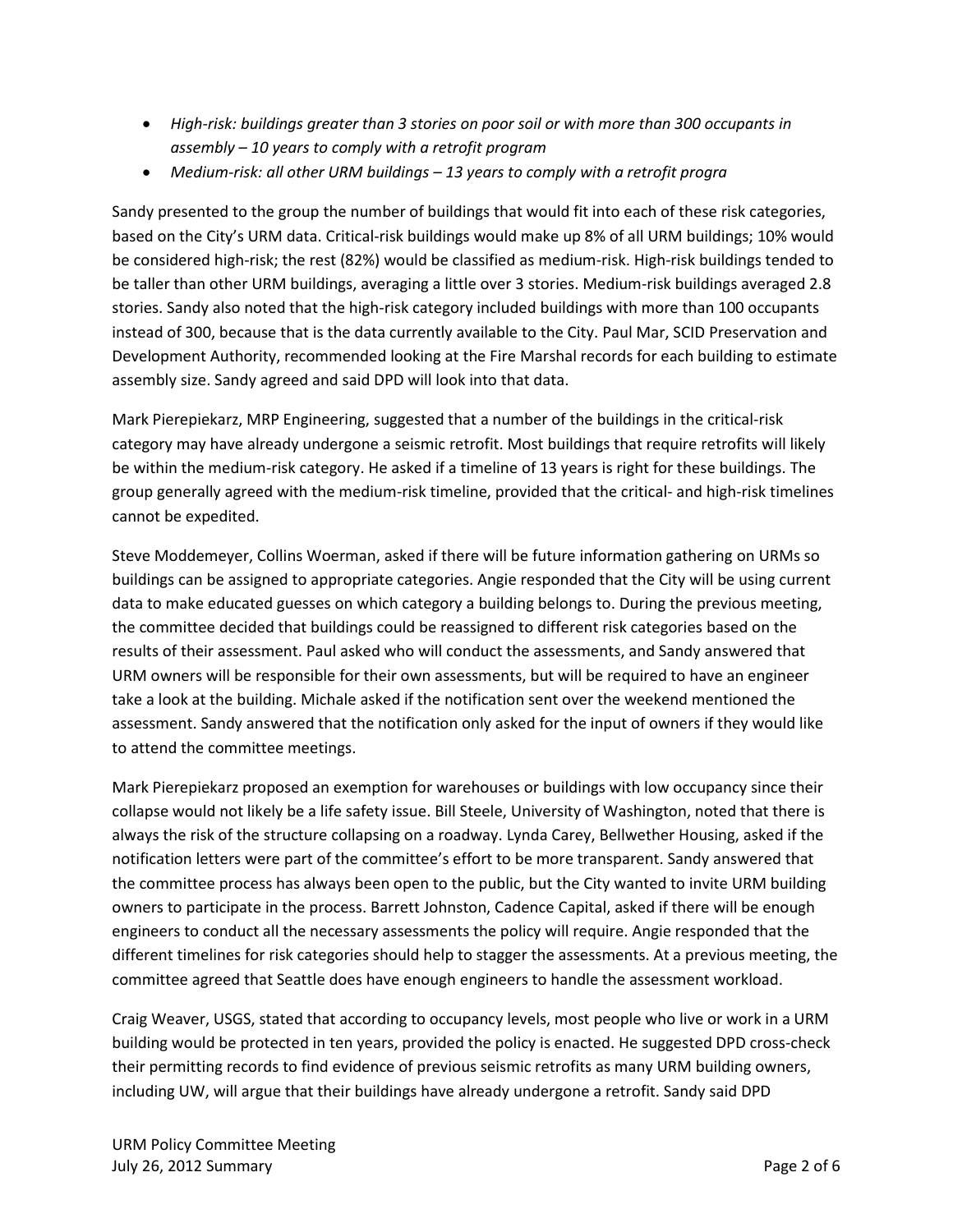unfortunately does not have the resources to do significant research and cross-checking. Eugenia Woo, Historic Seattle, noted that DPD and the Department of Neighborhoods have information on buildings in historic districts, such as the International District and Pioneer Square. Mark Pierepiekarz added that one can walk around the neighborhoods where URM buildings are clustered and easily see what has been retrofitted. Sandy agreed and said that DPD has hired an engineer to review permit records on representative URM buildings in an attempt to estimate the amount of retrofit that has occurred. For the identified URMs where no retrofit information is recorded in the survey, DPD will attempt to determine if any retrofit has occurred by reviewing permit history. Alan Findlay, Reid Middleton, said the previous study of URM buildings tried to note buildings with any history of permits, but there are several examples of URM buildings that have undergone a seismic retrofit without a permit.

Angie asked the group if they are comfortable with the compliance timeline and risk categories. Steve expressed concern over the 100 occupants versus 300 occupants in assembly issue and proposed that the notification ask for more occupancy information from owners. Angie asked the group if they would like to change the high-risk categories language to 100 occupants instead of 300 occupants in assembly. After a brief discussion the committee agreed to change the language. Committee members also expressed agreement with the compliance timeline and risk categories. Angie added that the committee will be coming back to the timeline, particularly during the upcoming meeting on enforcement.

## **Review Funding Options Matrix**

Steve presented the URM finance subcommittee's recommendations and reviewed with the group the funding options matrix and table, below:

| <b>URM Financing Options</b>       |                             |
|------------------------------------|-----------------------------|
| <b>Public/Non-Profit Ownership</b> | <b>Private Ownership</b>    |
| FEMA/CDBG/other grants             |                             |
| <b>General obligation bonds</b>    |                             |
| Levy                               | 10% building tax credit     |
| Tax abatement                      | Tax abatement               |
| Revolving loan fund                | Revolving loan fund         |
| <b>TDRs</b>                        | <b>TDRs</b>                 |
| A/E grants & resources             | A/E grants & resources      |
| <b>Building owner contribution</b> | Building owner contribution |
| <b>Education funding</b>           | <b>Education funding</b>    |

The options and recommendations were developed after two URM finance subcommittee meetings. Steve noted that subcommittee members are not experts on financing issues, so the legality and application of each option should be vetted through appropriate channels. The matrix identifies each funding option and analyzes it according to specific criteria. The summary table of recommendations shows two columns of the subcommittee's funding options – one for private ownership and the other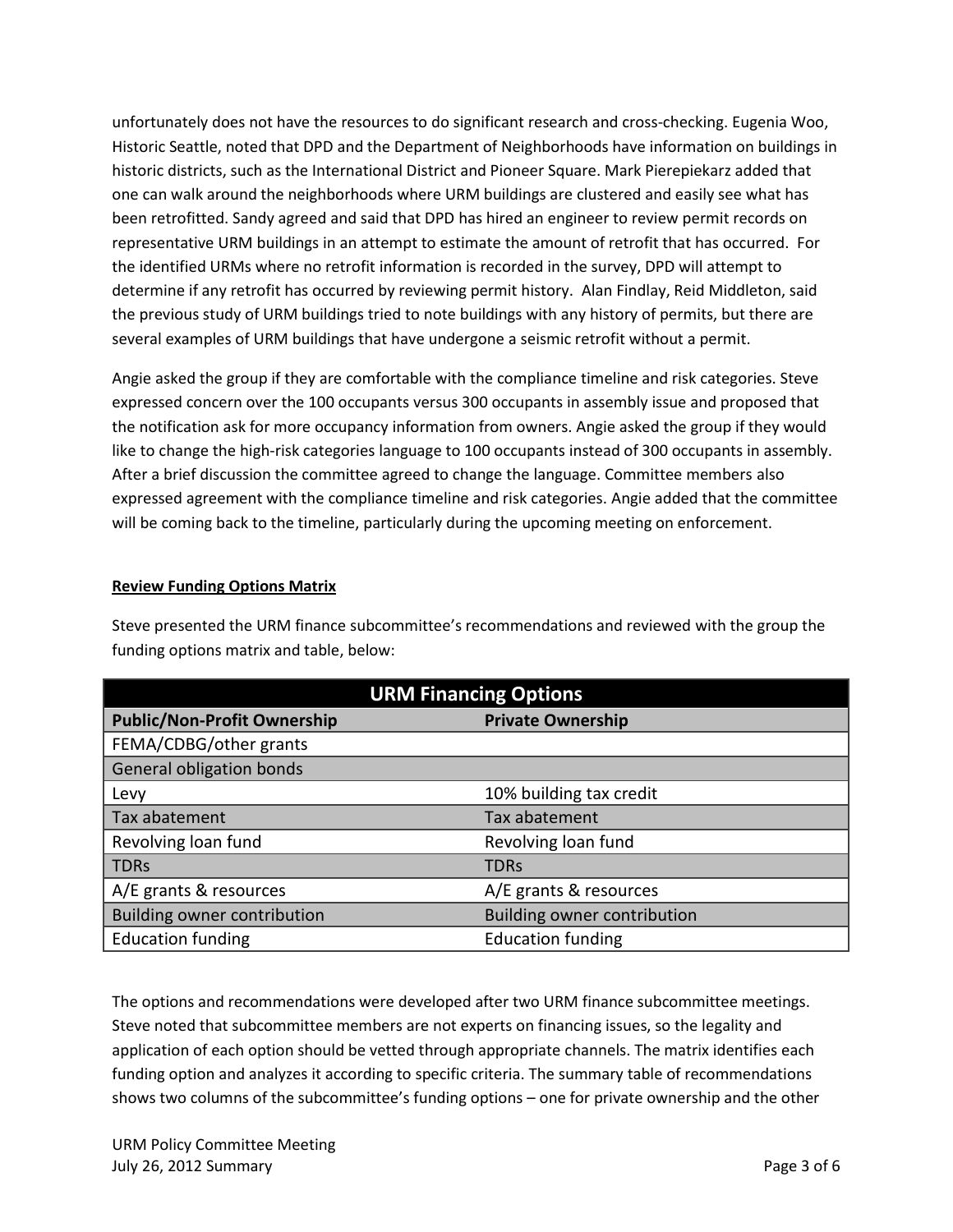for public and non-profit owners. Steve pointed out the education and outreach funding option could obtain a certain amount of funding each year from Seattle Public Utilities. Steve explained that the utility would likely be the ones that would absorb most of the clean-up costs associated with an earthquake event. This option would frontload the cost of that clean-up.

Mark Huppert advocated for the 10% tax credit which would apply to most URM buildings. The 20% tax credit is only applicable to buildings designated as historic. Mark added that most private owners who have used the tax credit often use it again once they overcome the initial learning curve. He warned, however, that the tax credit could be cut in the next federal budget. Eugenia specified that the 10% tax credit is only for non-residential buildings. Michale Robinson, A.I.D. Development Group, asked attending URM owners if they have used the credit, and if so, how easy it is to use. Lynda answered that it is relatively difficult to utilize.

Steve told the group that one financing option alone will not be enough to meeting owners' financing needs. Instead, owners will need to implement several funding options to reduce the cost. Rebecca Herzfeld, City Council staff, asked about the tax abatement option. She thought that tax abatement could only be used by historic buildings as the state controls property taxes. Mark Huppert added that multi-family buildings can also use tax abatement. Steve asked if 50 years is old enough for a building to be deemed "historic." Rebecca answered that the state only considers buildings that are designated historic.

Steve touched on the transfer of development rights (TDR), where an owner has the option to sell the development rights not used in their building. Owners would need to be within a TDR "sending" area and allow their development rights to be transferred to a "receiving" area. Eugenia pointed out that TDRs are only allowed in certain areas of the city, such as South Lake Union. Another funding option for owners could be grants to help with costs for architecture and engineering services, or similar resources, which could subsidize the cost of engineering services and implementing Bolts Plus. Mark Huppert asked if the City could pool FEMA funds and re-grant them to owners. Erika Lund, Office of Emergency Management, responded that it is possible and worth further exploration.

#### **Discussion of Funding Options**

Craig stated that a broader effort to change things at the state level may be necessary. He mentioned that there are several jurisdictions within the state, such as Centralia, that have aging URM buildings and are looking to Seattle on how to best implement a retrofit policy. Sandy suggested the committee identify for the City Council any funding options that are not yet legal. The Council could then recommend law changes to the State legislature. Erika added that the committee should invite someone from the State or Resilient Washington to future meetings. Diane Sugimura, DPD, said she recently talked to Councilmember Richard Conlin about the URM policy. He encouraged the committee to think broadly about incentives, including recommending some that would require going to the legislature.

Lynda applauded the subcommittee's efforts and noted that the Washington State Housing Finance Commission is currently providing energy retrofit loans. She proposed the idea of partnering with the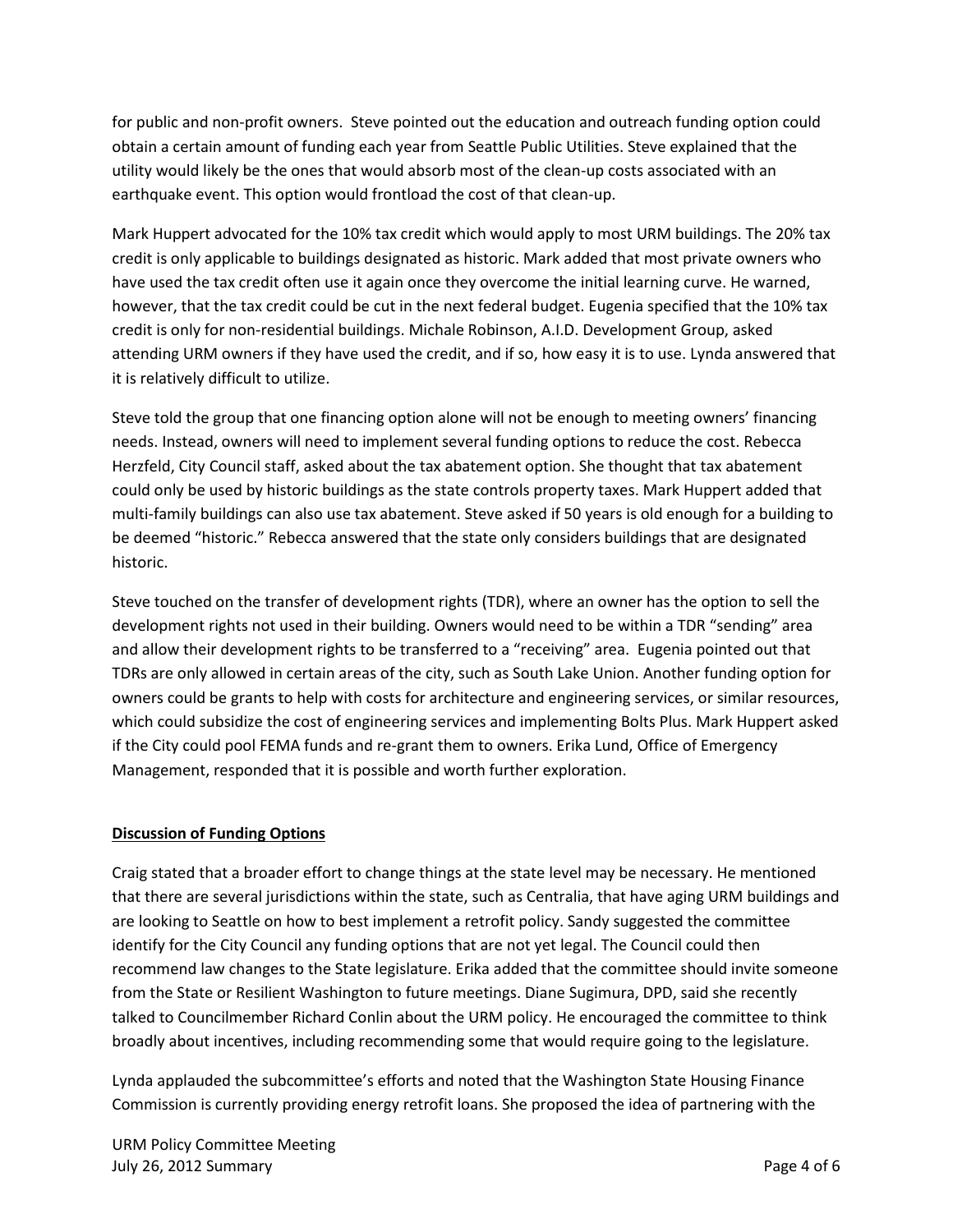Commission in order to gain access to low-interest loans for URM owners. Michale brought up the City's upcoming energy code changes. If an owner will need to open up their building to address code changes, why not increase their return on investment by doing a seismic retrofit at the same time? Angie said the committee will address co-benefits at the next meeting as part of a larger discussion on incentives.

Steve referenced the subcommittee's idea of a revolving loan fund for URM owners. One of the complications of the option is that a loan's guarantee is typically the building itself which, in this case, could be lost during an earthquake. Angie added that the subcommittee's discussion on this topic was also tied to the option of real estate investment trusts (REIT). Incentivizing an increased stringency of retrofits would likely attract greater investment since the building would probably remain standing after an earthquake. Mark Huppert cautioned that REITs are interested in purchasing buildings rather than simply loaning funds for improvements or retrofits.

Craig noted that BECU and other banking institutions like Washington Mutual used to offer low-market loans for owners to do seismic retrofits. The banks received federal credit for the service. BECU, in particular, absorbed the cost of the loans as a service to the community. Angie suggested the committee classify the option as a possibility. Lynda added that banks will provide the service if there is an amount of money to be made.

Mark Pierepiekarz said the committee needs more options for owners who cannot offer a corporate guarantee. Steve stated the subcommittee would like to see the buildings survive along with the people. The current funding options can set a ground floor for that standard and move towards incentivizing increased stringency to keep all buildings standing. Rachel Minnery, Environmental Works, agreed and suggested the committee study incentives to take owners past the Bolts Plus standard. Michale added that owners stand to receive significant insurance savings if a building is retrofitted past a certain safety level.

Steve proposed frontloading any investment financing option as it would incentivize owners to get involved earlier in the process. Rachel suggested using city-backed loans for non-profit and public owners. Lynda asked if the City has someone who could refine the subcommittee's finance options list. Sandy answered that DPD does not have anyone, but the legal department would be the next place to vet the options. If the committee feels as if the list is enough information to make a recommendation, DPD will work on the implementation piece, which is where much of the detailed conversation may take place.

Michale noted that he has shared the financing options list with several people familiar with URM policies in California and Oregon and has received positive feedback. He thinks the committee is moving in the right direction. Charles Davis, Washington Federal, mentioned that the list relies too much on taxes, which are not the most stable funding source in the current economic climate. He suggested working with banks and other financial institutions. If presented in the right way, banks would see this as an opportunity to grow organically and expand their services for customers. Another idea is to find financiers who are interested in investing in the community for the sake of doing good.